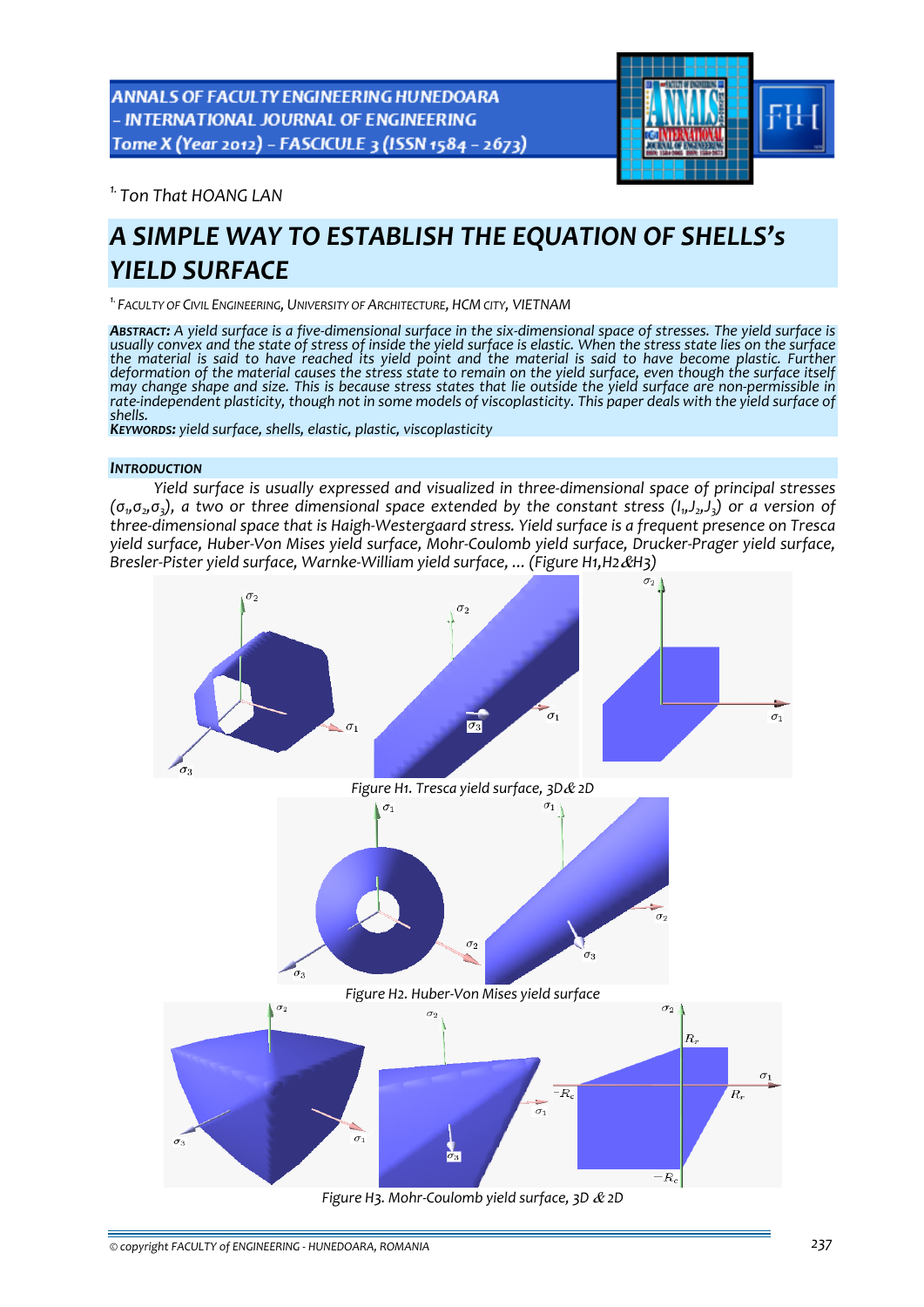## *RELATIONSHIP BETWEEN STRESS, DEFORMATION AND DISPLACEMENT*

*The internal forces in the shell that known as: N*θ*, N*ϕ*, M*θ*, M*<sup>ϕ</sup> *and Q.*

*Assumptions: (i) cross‐section remains plane during deformation, (ii) the impact of negligible shear is ignored.*

$$
N_{\theta} = \int_{-\frac{h}{2}}^{\frac{h}{2}} \sigma_{\theta} dz; N_{\varphi} = \int_{-\frac{h}{2}}^{\frac{h}{2}} \sigma_{\varphi} dz; M_{\theta} = \int_{-\frac{h}{2}}^{\frac{h}{2}} \sigma_{\theta} z dz; M_{\varphi} = \int_{-\frac{h}{2}}^{\frac{h}{2}} \sigma_{\varphi} z dz
$$
  
\n
$$
\varepsilon_{\theta} = \lambda_{\theta} + z \chi_{\theta}; \lambda_{\theta} = \frac{1}{r_{2}} (v \cot g \varphi - w); \chi_{\theta} = \frac{-\cot g \varphi}{r_{1} r_{2}} (v + w')
$$
  
\n
$$
\varepsilon_{\varphi} = \lambda_{\varphi} + z \chi_{\varphi}; \lambda_{\varphi} = \frac{1}{r_{1}} (v' - w); \chi_{\varphi} = -\frac{1}{r_{1}} \left[ \frac{1}{r_{1}} (v + w') \right]
$$
  
\n
$$
\left[ \left( r_{0} N_{\varphi} \right)' - r_{1} N_{\theta} \cos \varphi - r_{0} Q + r_{0} r_{1} P_{\varphi} = 0 \right]
$$
  
\n
$$
\left[ \left( r_{0} N_{\varphi} \right)' - r_{1} N_{\theta} \sin \varphi + \left( r_{0} Q \right)' + r_{0} r_{1} P_{\tau} = 0 \right]
$$
  
\n
$$
\left[ \left( r_{0} M_{\varphi} \right)' - r_{1} M_{\theta} \cos \varphi - r_{0} r_{1} Q = 0 \right]
$$

*Equations:* 

#### *YIELD CONDITION*

*Huber‐Mises's condition:*

$$
(\sigma_1 - \sigma_2)^2 + (\sigma_2 - \sigma_3)^2 + (\sigma_3 - \sigma_1)^2 = 2\sigma_0^2
$$

 *Coulomb‐Tresca's condition:*

$$
\sigma_{\text{max}} - \sigma_{\text{min}} = \sigma_{\text{o}}
$$

One presented it in 3D and 2D (plane stress state,  $\sigma_3$  = 0) as shown in Figure H4 and Figure H5









*Figure H4. Stress state in 3D Figure H5. Plane stress state,* <sup>σ</sup>*3=0, 2D*



*Figure H6. Isotropic material Figure H7. Orthotropic material*

*Easily find the Huber‐Mises condition mentioned in the law nonlinear but Coulomb‐Tresca* condition mentioned simple linear law in the process of analysis for the shell. If one consider the shell *material with yield stress difference between tension and compression, we will show in Figure H6* & *H7. To simplify further, we can assume that the orthotropic property of material considered only in tension*  $(\sigma_1, \sigma_2)$  o). Then we reshow on Figure H8. For reference, we replace ( $\varphi$ ,  $\theta$ ) by (1.2). Relationship between <sup>ε</sup>*<sup>i</sup> and z shown in Figure H10* & *H11.*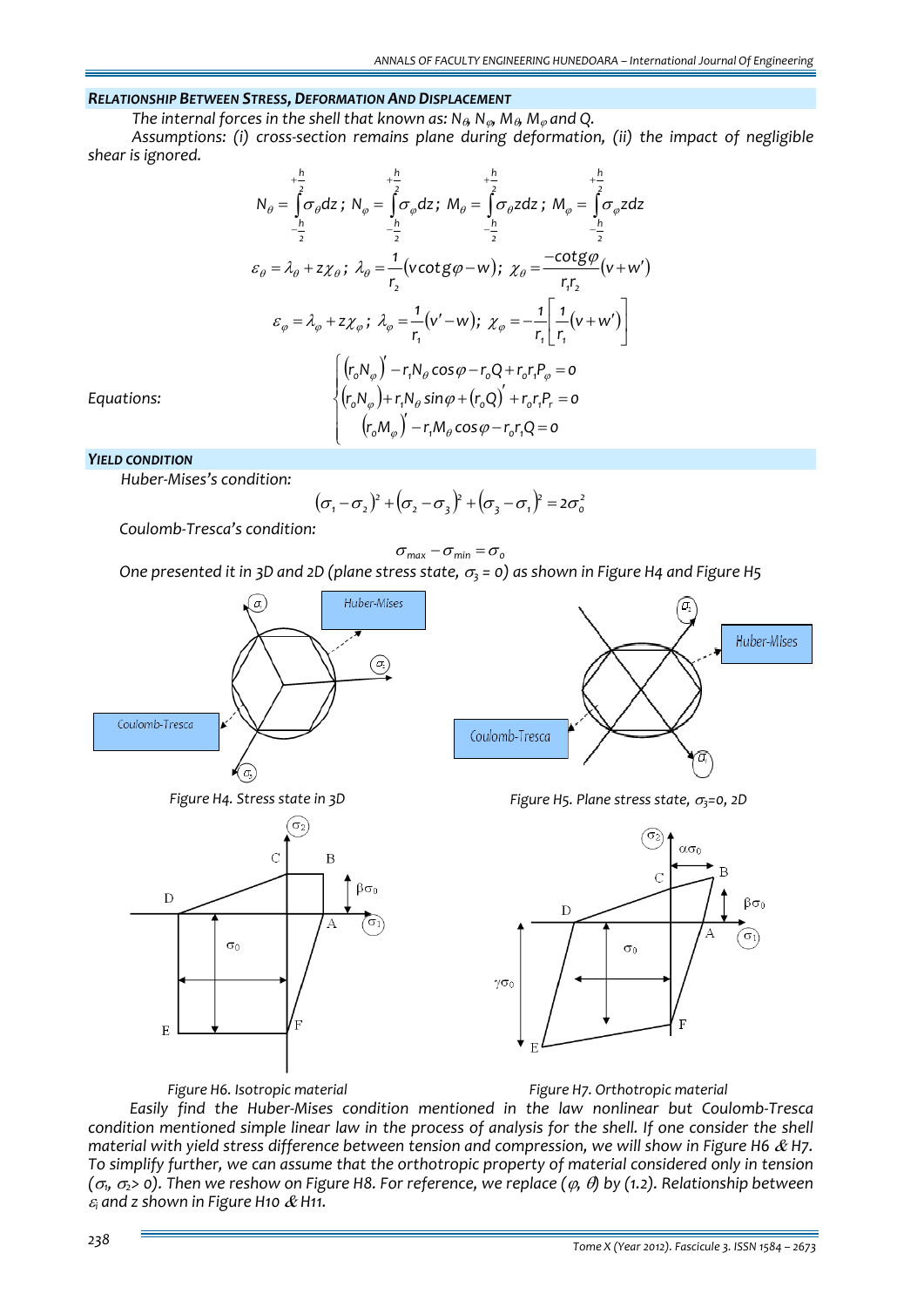

*Figure H8. Simple model for orthotropic material*





*Figure H10. Relationship between* <sup>ε</sup>*<sup>1</sup> and z Figure H11. Relationship between* <sup>ε</sup>*<sup>2</sup> and z ESTABLISHMENT EQUATION OF YIELD SURFACE*

*Relationship between* <sup>ε</sup> *i,* <sup>λ</sup>*i,*χ*<sup>I</sup> and z:*

$$
\begin{cases} \varepsilon_1 = \lambda_1 + z\chi_1 \\ \varepsilon_2 = \lambda_2 + z\chi_2 \end{cases}
$$

When the stress state is expressed as the edges of the yield surface, the legal condition is required perpendicular between  $(\varepsilon_1, \varepsilon_2)$  and these edges. At the corner,  $(\varepsilon_1, \varepsilon_2)$  will hold between two lines *perpendicular to the two neighboring sides. One consider Figure H9, if the rate of deformation at a* point depends on the first quadrant, one find the corresponding state of stress at this point is corner B *on the yield surface. More specifically as follows*

\* if 
$$
\frac{-(\alpha - \beta)}{\alpha} \le \frac{\varepsilon_1}{\varepsilon_2} \le 0
$$
: stress state at corner B,  
\n\* if  $\frac{-(\alpha - \beta)}{\alpha} \ge \frac{\varepsilon_1}{\varepsilon_2} \ge -\beta$ : stress state at corner C,  
\n\* if  $-\beta \ge \frac{\varepsilon_1}{\varepsilon_2} \ge -\infty$ : stress state at corner D,

*One easily have*

\* if 
$$
\frac{h}{2} \ge z \ge -\frac{\lambda_2}{\chi_2}
$$
;  $\frac{\varepsilon_1}{\varepsilon_2}$  or  $\frac{\varepsilon_1}{\varepsilon_2}$  is  $\frac{\varepsilon_1}{\varepsilon_2}$ .\n  
\n\* if  $-\frac{\lambda_2}{\chi_2} \ge z \ge -\frac{\lambda_1}{\chi_1}$ ;  $\frac{\varepsilon_1}{\varepsilon_2}$  ( $\frac{\varepsilon_1}{\varepsilon_2}$ )  
\n $+ 0 \ge \frac{\varepsilon_2}{\varepsilon_1} \ge -\frac{(\alpha - \beta)}{\alpha}$ ; regime B,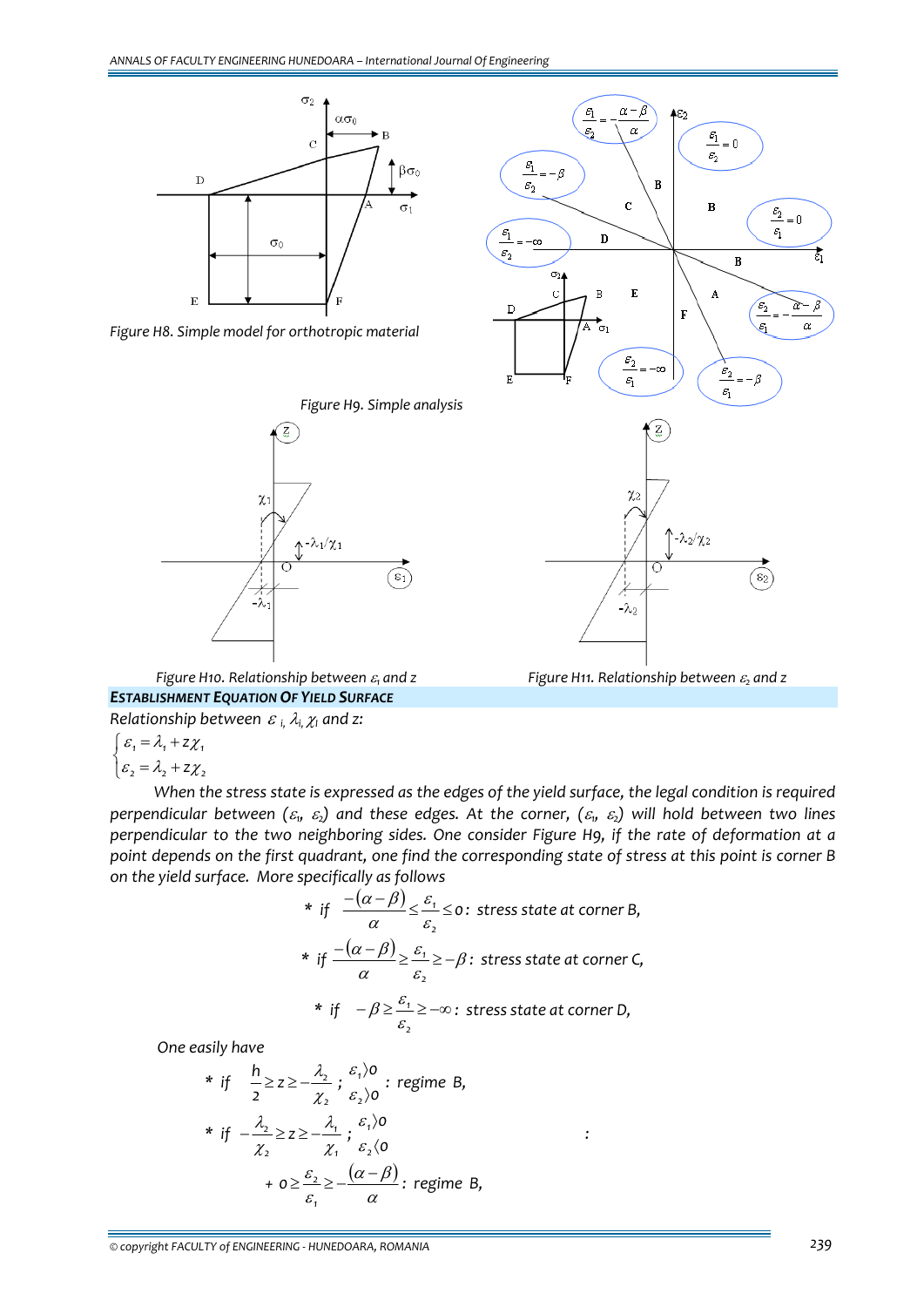$$
+ -\frac{(\alpha - \beta)}{\alpha} \ge \frac{\varepsilon_2}{\varepsilon_1} \ge -\beta \text{ : regime A,}
$$
  

$$
+ -\beta \ge \frac{\varepsilon_2}{\varepsilon_1} \ge -\infty \text{ : regime F,}
$$
  

$$
* \text{ if } -\frac{\lambda_1}{\chi_1} \ge z \ge -\frac{h}{z} \text{ ; } \frac{\varepsilon_1 \langle o \rangle}{\varepsilon_2 \langle o} \text{ : regime E,}
$$

*2*

*Similarly one have,*

*1* χ

\* if 
$$
\frac{h}{2} \ge z \ge -\frac{\lambda_2}{\chi_2}
$$
;  $\varepsilon_1$  be a real number of  $z$  is a real number of  $z$  and  $z$  is a real number of  $z$  and  $z$  is a real number of  $z$  and  $z$  is a real number of  $z$  and  $z$  is a real number of  $z$  and  $z$  is a real number of  $z$  and  $z$  is a real number of  $z$  and  $z$  is a real number of  $z$  and  $z$  is a real number of  $z$  and  $z$  is a real number of  $z$  and  $z$  is a real number of  $z$  and  $z$  is a real number of  $z$  and  $z$  is a real number of  $z$  and  $z$  is a real number of  $z$  and  $z$  is a real number of  $z$  and  $z$  is a real number of  $z$  and  $z$  is a real number of  $z$  and  $z$  is a real number of  $z$  and  $z$  is a real number of  $z$  and  $z$  is a real number of  $z$  and  $z$  is a real number of  $z$  and  $z$  is a real number of  $z$  and  $z$  are a real number of  $z$  and  $z$  are a real number of  $z$  and  $z$  are a real number of  $z$  and  $z$  are a real number of  $z$  and  $z$  are a real number of  $z$  and  $z$  are a real number of  $z$  and  $z$  are a real number of  $z$  and  $z$  are a real number of  $z$  and  $z$  are a real number of  $z$  and  $z$  are a real number of  $z$  and  $z$  are a real number of  $z$  and  $z$  are a real number of  $z$  and  $z$  are a real number of  $z$  and  $z$  are a real number of  $z$ 

\* if 
$$
-\frac{\lambda_1}{\chi_1} \ge z \ge -\frac{h}{2}
$$
;  $\frac{\varepsilon_1}{\varepsilon_2}$ ; regime E,

*By* using this equation:  $\varepsilon_i = \lambda_i + z\chi_i$ 

$$
\frac{h}{2} \geq z \geq -\left[ \frac{(\alpha - \beta)\lambda_1 + \alpha \lambda_2}{(\alpha - \beta)\chi_1 + \alpha \chi_2} \right] \text{ respect to } \sigma_1 = \alpha \sigma_0
$$
\n
$$
-\left[ \frac{(\alpha - \beta)\lambda_1 + \alpha \lambda_2}{(\alpha - \beta)\chi_1 + \alpha \chi_2} \right] \geq z \geq -\left[ \frac{(\beta)\lambda_1 + \lambda_2}{(\beta)\chi_1 + \chi_2} \right] \text{ respect to } \sigma_1 = \beta \sigma_0
$$
\n
$$
-\left[ \frac{(\beta)\lambda_1 + \lambda_2}{(\beta)\chi_1 + \chi_2} \right] \geq z \geq -\left[ \frac{\lambda_1}{\chi_1} \right] \text{ respect to } \sigma_1 = 0
$$
\n
$$
-\left[ \frac{\lambda_1}{\chi_1} \right] \geq z \geq -\left[ \frac{h}{2} \right] \text{ respect to } \sigma_1 = -\sigma_0
$$
\n
$$
\frac{h}{2} \geq z \geq -\left[ \frac{(\alpha - \beta)\lambda_1 + \alpha \lambda_2}{(\alpha - \beta)\chi_1 + \alpha \chi_2} \right] \text{ respect to } \sigma_2 = \alpha \sigma_0
$$
\n
$$
-\left[ \frac{(\alpha - \beta)\lambda_1 + \alpha \lambda_2}{(\alpha - \beta)\chi_1 + \alpha \chi_2} \right] \geq z \geq -\left[ \frac{(\beta)\lambda_1 + \lambda_2}{(\beta)\chi_1 + \chi_2} \right] \text{ respect to } \sigma_2 = 0
$$
\n
$$
-\left[ \frac{(\beta)\lambda_1 + \lambda_2}{(\beta)\chi_1 + \chi_2} \right] \geq z \geq -\left[ \frac{\lambda_1}{\chi_1} \right] \text{ respect to } \sigma_2 = -\sigma_0
$$
\n
$$
-\left[ \frac{\lambda_1}{\chi_1} \right] \geq z \geq -\left[ \frac{h}{2} \right] \text{ respect to } \sigma_2 = -\sigma_0
$$

*In addition one have,*

$$
N_{1} = \int_{-2}^{+\frac{h}{2}} \sigma_{1} dz \, ; \ N_{2} = \int_{-\frac{h}{2}}^{+\frac{h}{2}} \sigma_{2} dz \, ; \ M_{1} = \int_{-\frac{h}{2}}^{+\frac{h}{2}} \sigma_{1} z dz \, ; \ M_{2} = \int_{-\frac{h}{2}}^{+\frac{h}{2}} \sigma_{2} z dz
$$

$$
N_{1} = \int_{-\frac{h}{2}}^{+\frac{h}{2}} \alpha \sigma_{0} dz + \int_{-\frac{h}{2}}^{+\frac{h}{2}} \beta \sigma_{2} dz + \int_{-\frac{h}{2}}^{+\frac{h}{2}} \beta \sigma_{1} dz + \int_{-\frac{h}{2}}^{+\frac{h}{2}} \beta \sigma_{2} dz + \int_{-\frac{h}{2}}^{+\frac{h}{2}} \beta \sigma_{2} dz + \int_{-\frac{h}{2}}^{+\frac{h}{2}} \beta \sigma_{3} dz + \int_{-\frac{h}{2}}^{+\frac{h}{2}} \beta \sigma_{2} dz + \int_{-\frac{h}{2}}^{+\frac{h}{2}} \beta \sigma_{3} dz + \int_{-\frac{h}{2}}^{+\frac{h}{2}} \beta \sigma_{1} dz + \int_{-\frac{h}{2}}^{+\frac{h}{2}} \beta \sigma_{2} dz + \int_{-\frac{h}{2}}^{+\frac{h}{2}} \beta \sigma_{3} dz + \int_{-\frac{h}{2}}^{+\frac{h}{2}} \beta \sigma_{3} dz + \int_{-\frac{h}{2}}^{+\frac{h}{2}} \beta \sigma_{3} dz + \int_{-\frac{h}{2}}^{+\frac{h}{2}} \beta \sigma_{3} dz + \int_{-\frac{h}{2}}^{+\frac{h}{2}} \beta \sigma_{3} dz + \int_{-\frac{h}{2}}^{+\frac{h}{2}} \beta \sigma_{3} dz + \int_{-\frac{h}{2}}^{+\frac{h}{2}} \beta \sigma_{3} dz + \int_{-\frac{h}{2}}^{+\frac{h}{2}} \beta \sigma_{3} dz + \int_{-\frac{h}{2}}^{+\frac{h}{2}} \beta \sigma_{3} dz + \int_{-\frac{h}{2}}^{+\frac{h}{2}} \beta \sigma_{3} dz + \int_{-\frac{h}{2}}^{+\frac{h}{2}} \beta \sigma_{3} dz + \int_{-\frac{h}{2}}^{+\frac{h}{2}} \beta \sigma_{3} dz + \int_{-\frac{h}{2}}^{+\frac{h}{2}} \beta \sigma_{3} dz
$$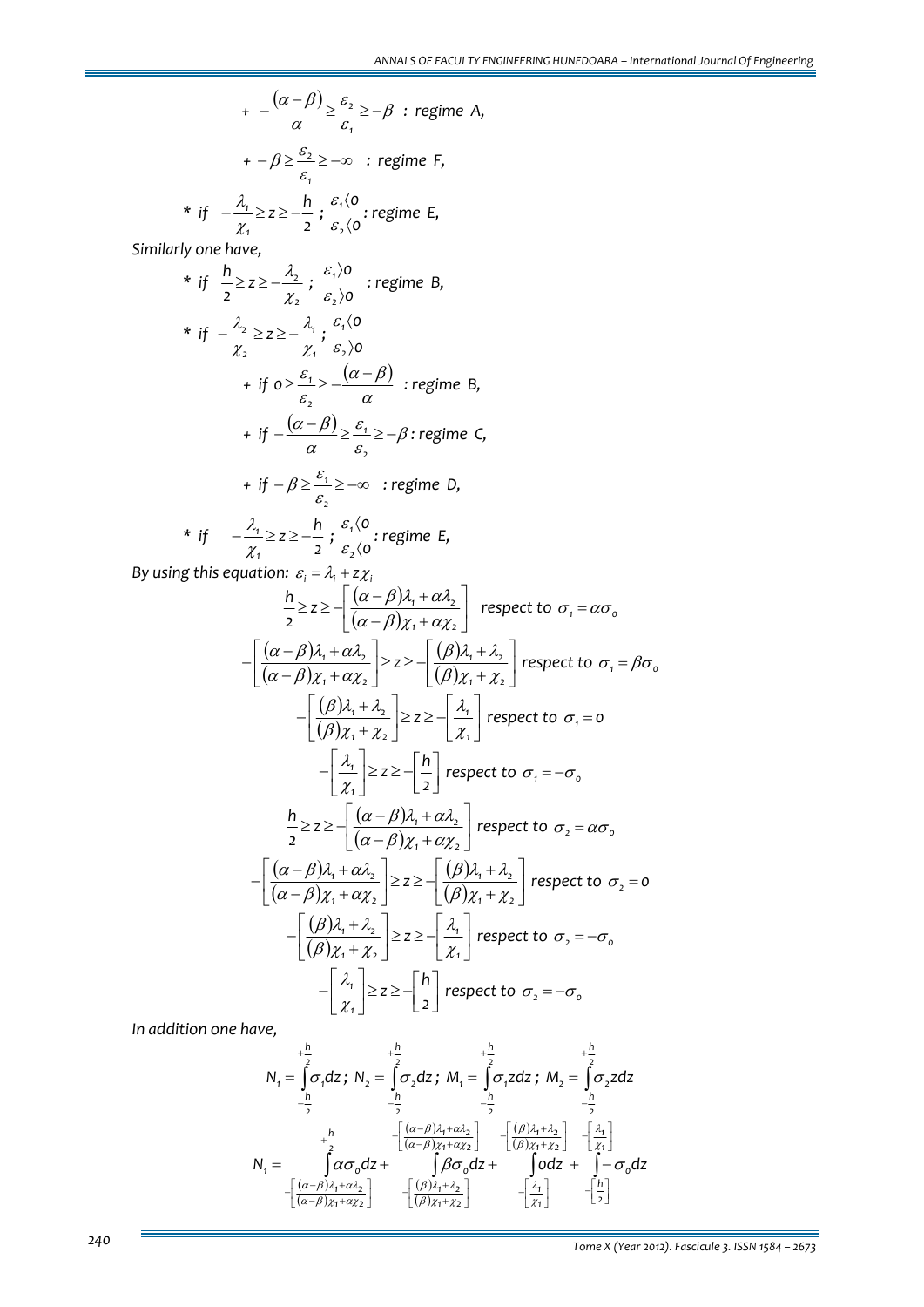*Similarly,*

$$
N_{1} = \sigma_{o} h \left\{ \frac{(\alpha - 1)}{2} + \frac{\lambda_{1}}{h\chi_{1}} + \frac{\beta}{h} \left( \frac{\beta \lambda_{1} + \lambda_{2}}{\beta \chi_{1} + \chi_{2}} \right) + \frac{(\alpha - \beta)}{h} \left[ \frac{(\alpha - \beta)\lambda_{1} + \alpha \lambda_{2}}{(\alpha - \beta)\chi_{1} + \alpha \chi_{2}} \right] \right\}
$$

$$
N_{2} = \sigma_{o} h \left\{ \frac{(\alpha - 1)}{2} + \frac{1}{h} \left( \frac{\beta \lambda_{1} + \lambda_{2}}{\beta \chi_{1} + \chi_{2}} \right) + \frac{\alpha}{h} \left[ \frac{(\alpha - \beta)\lambda_{1} + \alpha \lambda_{2}}{(\alpha - \beta)\chi_{1} + \alpha \chi_{2}} \right] \right\}
$$

$$
M_{1} = \frac{\sigma_{o} h^{2}}{4} \left\{ \frac{(\alpha + 1)}{2} - 2 \left( \frac{\lambda_{1}}{h\chi_{1}} \right)^{2} - \frac{2\beta}{h^{2}} \left( \frac{\beta \lambda_{1} + \lambda_{2}}{\beta \chi_{1} + \chi_{2}} \right)^{2} - \frac{2(\alpha - \beta)}{h^{2}} \left[ \frac{(\alpha - \beta)\lambda_{1} + \alpha \lambda_{2}}{(\alpha - \beta)\chi_{1} + \alpha \chi_{2}} \right]^{2} \right\}
$$

$$
M_{2} = \frac{\sigma_{o} h^{2}}{4} \left\{ \frac{(\alpha + 1)}{2} - \frac{2}{h^{2}} \left( \frac{\beta \lambda_{1} + \lambda_{2}}{\beta \chi_{1} + \chi_{2}} \right)^{2} - \frac{2\alpha}{h^{2}} \left[ \frac{(\alpha - \beta)\lambda_{1} + \alpha \lambda_{2}}{(\alpha - \beta)\chi_{1} + \alpha \chi_{2}} \right]^{2} \right\}
$$

*ILLUSTRATION*

For case 
$$
-\frac{h}{2} \le -\frac{\lambda_1}{\chi_1} \le -\frac{(\lambda_1 + \lambda_2)}{(\chi_1 + \chi_2)} \le -\frac{\lambda_2}{\chi_2} \le \frac{h}{2}
$$
 (\*)

*Presentation with dimensionless:*

$$
n_{1} = \frac{N_{1}}{\sigma_{0}h}; n_{2} = \frac{N_{2}}{\sigma_{0}h}; m_{1} = \frac{4M_{1}}{\sigma_{0}h^{2}}; m_{2} = \frac{4M_{2}}{\sigma_{0}h^{2}}
$$
\n
$$
f = -\frac{1}{h} \left( \frac{\beta \lambda_{1} + \lambda_{2}}{\beta \chi_{1} + \chi_{2}} \right); g = -\frac{1}{h} \left[ \frac{(\alpha - \beta)\lambda_{1} + \alpha \lambda_{2}}{(\alpha - \beta)\chi_{1} + \alpha \chi_{2}} \right]
$$
\n
$$
p = -\frac{\lambda_{1}}{h\chi_{1}}; q = -\frac{1}{h} \left( \frac{\lambda_{1} + \lambda_{2}}{\chi_{1} + \chi_{2}} \right); r = -\frac{\lambda_{2}}{h\chi_{2}}
$$
\n
$$
t = -\frac{1}{h} \left( \frac{\lambda_{1} + \beta \lambda_{2}}{\chi_{1} + \beta \chi_{2}} \right); k = -\frac{1}{h} \left[ \frac{\alpha \lambda_{1} + (\alpha - \beta)\lambda_{2}}{\alpha \chi_{1} + (\alpha - \beta)\chi_{2}} \right]
$$

*Results are shown in Table 1 (\*). The other cases are similarly done. Table 1 (\*).Results*

| Case                                                                                                         |                                                                                                                                         |                                                            |                                                                      |                                                                       |
|--------------------------------------------------------------------------------------------------------------|-----------------------------------------------------------------------------------------------------------------------------------------|------------------------------------------------------------|----------------------------------------------------------------------|-----------------------------------------------------------------------|
| $-\frac{1}{2}$ $\leq$ p $\leq$ q $\leq$ r $\leq$ $\frac{1}{2}$<br>$\left(\textit{equation}(\text{*)}\right)$ | $\frac{(\alpha-1)}{2}-p-(\alpha-\beta)g-\beta f$                                                                                        | $\frac{(\alpha-1)}{2} - f - \alpha g$                      | $\frac{(\alpha+1)}{2}-2\left[p^2+(\alpha-\beta)g^2+\beta f^2\right]$ | $\frac{(\alpha+1)}{2}-2\Big[f^2+\alpha g^2\Big]$                      |
|                                                                                                              | $-\frac{(\alpha-1)}{2}+f-\alpha g$                                                                                                      | $\frac{(\alpha-1)}{2}+r+(\alpha-\beta)k+\beta t$           | $-\frac{(\alpha+1)}{2}+2[t^2+\alpha k^2]$                            | $-\frac{(\alpha+1)}{2}+2\left[r^2+(\alpha-\beta)k^2+\beta k^2\right]$ |
|                                                                                                              | $\frac{(\alpha-1)}{2}-t-\alpha k$                                                                                                       | $-\frac{(\alpha-1)}{2}-r-(\alpha-\beta)k-\beta t$          | $\frac{(\alpha+1)}{2}-2[t^2+\alpha k^2]$                             | $\frac{(\alpha+1)}{2} - 2r^2 + (\alpha - \beta)k^2 + \beta k^2$       |
|                                                                                                              | $\frac{(\alpha-1)}{2} + p + (\alpha - \beta)g + \beta f$                                                                                | $\frac{(\alpha-1)}{2}$ + f + $\alpha$ g                    | $-\frac{(\alpha+1)}{2}+2[p^2+(\alpha-\beta)g^2+\beta f^2]$           | $-\frac{(\alpha+1)}{2}+2[f^2+\alpha g^2]$                             |
|                                                                                                              | $\vdash p+t$                                                                                                                            | $\frac{(\beta-1)}{2}$ + r + $\beta t$                      | $-2(p^2-t^2)$                                                        | $-\frac{(\beta+1)}{2}+2[r^2+\beta t^2]$                               |
|                                                                                                              | $\alpha\hspace{-0.6mm}/\hspace{-0.6mm} \kappa - (\alpha - \beta) \hspace{-0.6mm} \varepsilon - \beta \hspace{-0.6mm}/\hspace{-0.6mm} f$ | $\frac{(\beta-1)}{2}$ - f + $(\alpha - \beta)k - \alpha g$ | $2\big[\alpha k^2-(\alpha-\beta)g^2-\beta f^2\big]$                  | $\frac{(\beta+1)}{2}$ + 2 - $f^2$ + $(\alpha-\beta)k^2 - \alpha g^2$  |
|                                                                                                              | $-\alpha k + (\alpha - \beta)g + \beta f$                                                                                               | $\frac{(\beta-1)}{2}$ + f – $(\alpha-\beta)k + \alpha g$   | $\frac{(\alpha-1)}{2}-r-(\alpha-\beta)k-\beta t$                     | $-\frac{(\beta+1)}{2}+2[f^2-(\alpha-\beta)k^2+\alpha g^2]$            |
|                                                                                                              | $p - t$                                                                                                                                 | $\frac{(\beta-1)}{2} - r - \beta t$                        | $2(p^2-t^2)$                                                         | $\frac{(\beta+1)}{2} - 2[r^2 + \beta t^2]$                            |
|                                                                                                              | $\frac{(\beta-1)}{2}+t-(\alpha-\beta)g+\alpha k$                                                                                        | $\beta t + (\alpha - \beta)k - \alpha g$                   | $-\frac{(\beta+1)}{2}+2[t^2-(\alpha-\beta)g^2+\alpha k^2]$           | $2\left[-\alpha g^2+(\alpha-\beta)k^2+\beta t^2\right]$               |
|                                                                                                              | $\frac{(\beta-1)}{2} - p - \beta f$                                                                                                     | $-f+r$                                                     | $\frac{(\beta+1)}{2} - 2[p^2 + \beta f^2]$                           | $2(r^2 - f^2)$                                                        |
|                                                                                                              | $\frac{(\beta-1)}{2}$ + p + $\beta f$                                                                                                   | $t-r$                                                      | $-\frac{(\beta+1)}{2}+2[p^2+\beta t^2]$                              | $2(-r^2+t^2)$                                                         |
|                                                                                                              | $\frac{\left(\beta-1\right)}{\gamma}-t+\left(\alpha-\beta\right)g-\alpha k$                                                             | $-\beta t - (\alpha - \beta)k + \alpha g$                  | $\frac{(\beta+1)}{2} - 2[t^2 - (\alpha - \beta)g^2 + \alpha k^2]$    | $2\left[\alpha g^2-(\alpha-\beta)k^2-\beta t^2\right]$                |